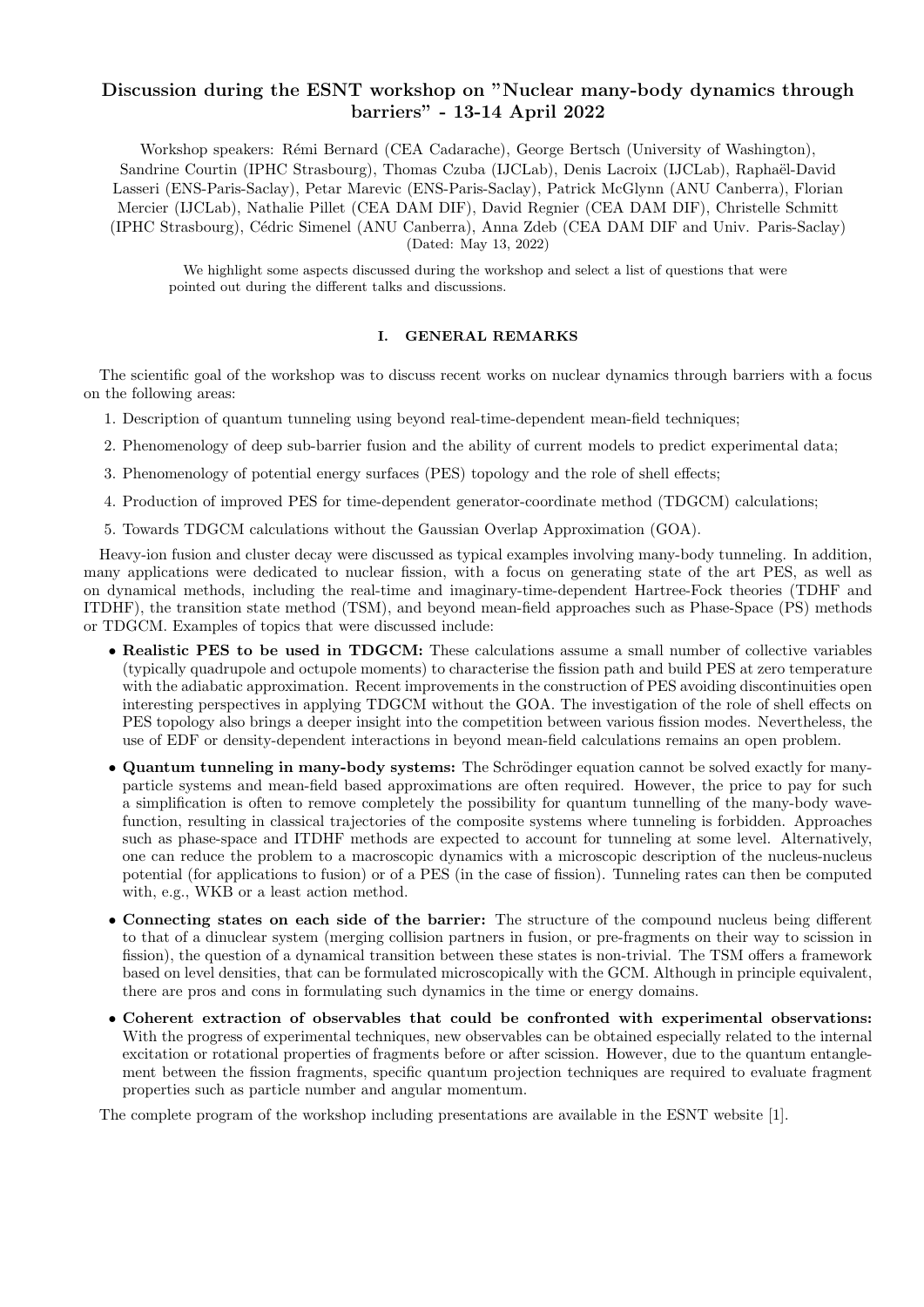# II. SOME QUESTIONS LISTED DURING AND AFTER THE WORKSHOP

#### • Potential Energy Surfaces

- $\circ$  What is the minimal set of collective coordinates for realistic calculations  $(Q_{20}, Q_{30}, Q_{40}, Q_{neck} \ldots)$  of fission?
- $\circ$  When considering a state  $|\Psi(q)\rangle$  that is not fully local in q, what is the meaning of  $V(q)$ ? Does the meaning change depending on the approach (GCM+GOA, adiabatic TDHF, etc)? Does the question even make sense considering the fact that the potential is not an observable?
- As physics can only be continuous, what happens in the adiabatic landscape when we observe a discontinuity. How to best identify these discontinuities (overlaps, density distances...)? What is the most efficient approach to smooth them (linear interpolation, adding a new coordinate locally, Dynamic Programming Method, Generative Machine Learning...)?
- Is the use of "cold" PES justified and how to account for the role of finite excitation energy in the HFB states (constraining temperature, adding another degree of freedom associated with the number of quasiparticle excitations...)?
- How to best identify the role of Compound nucleus and fragments shell effects on fission paths (level density near Fermi energy, Strutinski shell energy correction...) and how to interpret "Standard" Brossa modes (including in the sub-lead region)? What is the role of the tensor force on these shell effects and how to constrain it from physical observables?
- When does the adiabatic approximation breaks down and how to couple "static" HFB states with timedependent HFB solution near scission?

#### • Theoretical methods, their interpretation, and practical aspects

- How to determine a realistic initial state before any type of further evolution (account for zero-point motion, excitation energy, fake trapping potential versus boost...)?
- $\circ$  What is the quantitative effect of considering GCM states like  $|\Phi(q)\rangle$  instead of  $|\Phi(q, p)\rangle$  where  $(p, q)$  are conjugated variables?
- What EDF, or interaction, should be used in full TDGCM or more generally beyond mean-field calculations to avoid divergences? Could the ab-initio approaches provide effective Hamiltonians that we could use to perform beyond mean field calculations?
- What is the theoretical justification for using collective Schrödinger equations (e.g. cross sections from WKB, or half-life of spontaneous decay) directly on adiabatic potentials coming from constrained HFB approaches? TDGCM+GOA gives one framework to do it but the metric, the inertia and the local potential contains things like zero point energies. Are these corrections necessary, and how to implement them, in the case of fusion or alpha/cluster decay?
- Does a GOA like approximation hold when using HFB states projected on good quantum numbers ?
- Could we apply density-constrained TDHF(B) (DCTDHFB) to generate a relevant path of HFB states for alpha/cluster emission ?
- Are there realistic nuclear physics circonstances where dynamical models lead to a statistical distributions of the nuclear state ?
- How should we couple the few transistion states close to the fission saddle points to the statistical ensemble of states representing on one side the compound nucleus and on the other side all the possible output channels. Can we use here a random Hamiltonian matrix approach ?

# • Specific questions on the tunneling problem

- What are the pros and cons of using a representation in the time domain or in the energy domain? Do they depend on the time-scale of the mechanism (e.g., spontaneous fission)? Do energy based methods like transition/doorway states approach provide convenient alternatives to time-dependent calculations?
- How to account for the energy dependence of the repulsion between nuclei due to the Pauli exclusion principle (Pauli repulsion) which is expected to disappear at high energy?
- How to account for capture into a resonance state of the compound nucleus in a microscopic way?